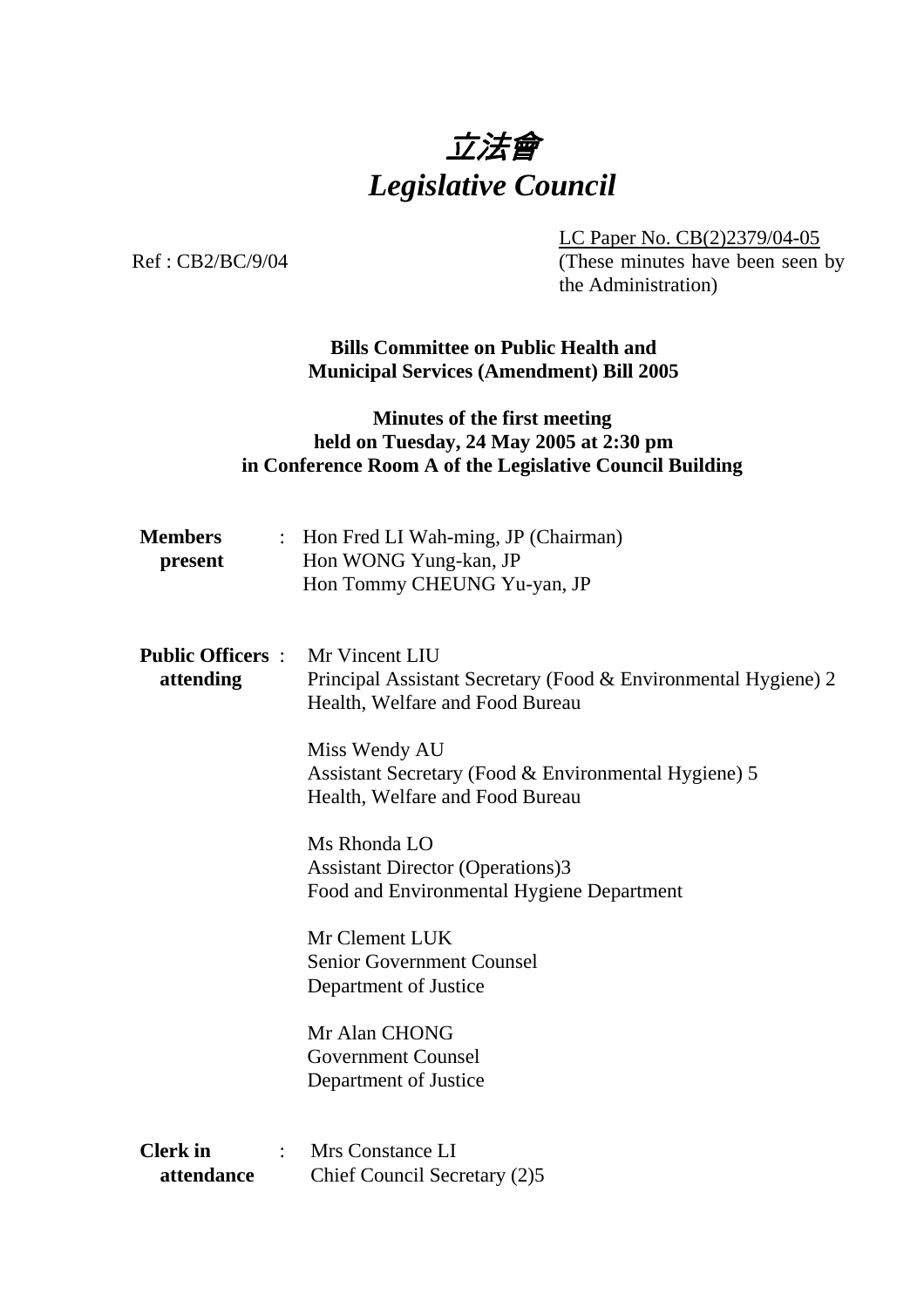| <b>Staff</b> in |  | Mr Stephen LAM                   |  |
|-----------------|--|----------------------------------|--|
| attendance      |  | <b>Assistant Legal Adviser 4</b> |  |

Miss Lolita SHEK Senior Council Secretary (2)7

## **I. Election of Chairman**

1. Mr Fred LI was elected Chairman of the Bills Committee.

## **II. Meeting with the Administration**  [LC Paper Nos. CB(2)1598/04-05(02) to (07) and CB(2)1645/04-05(01)]

2. The Bills Committee deliberated (index of proceedings attached at **Annex**).

3. The Bills Committee supported strengthening the effectiveness in preventing mosquito breeding in general. However, members had raised various concerns about the Bill.

- 4. Mr Tommy CHEUNG expressed the following concerns
	- (a) the additional powers to be conferred on the Director of Food and Environmental Hygiene should be limited to those areas (e.g. abandoned private farmlands and huts, common parts in multi-story buildings) which posed problems in carrying out anti-mosquito work, in order to reflect the legislative intent of the Bill;
	- (b) the Administration had not conducted consultation on the Bill which would affect about 24 000 multi-storey buildings without owners' corporations, about 2 000 abandoned huts, and private farmlands;
	- (c) the circumstances for determining whether a certain place would give rise to "mosquito-related health hazard" and the types of mosquito-borne diseases were only included in the internal guidelines and not specified in the Bill;
	- (d) the circumstances and procedures for exercising the power of entry into private premises; and
	- (e) Members belonging to the Liberal Party had reservations about the strict liability offences in the Bill.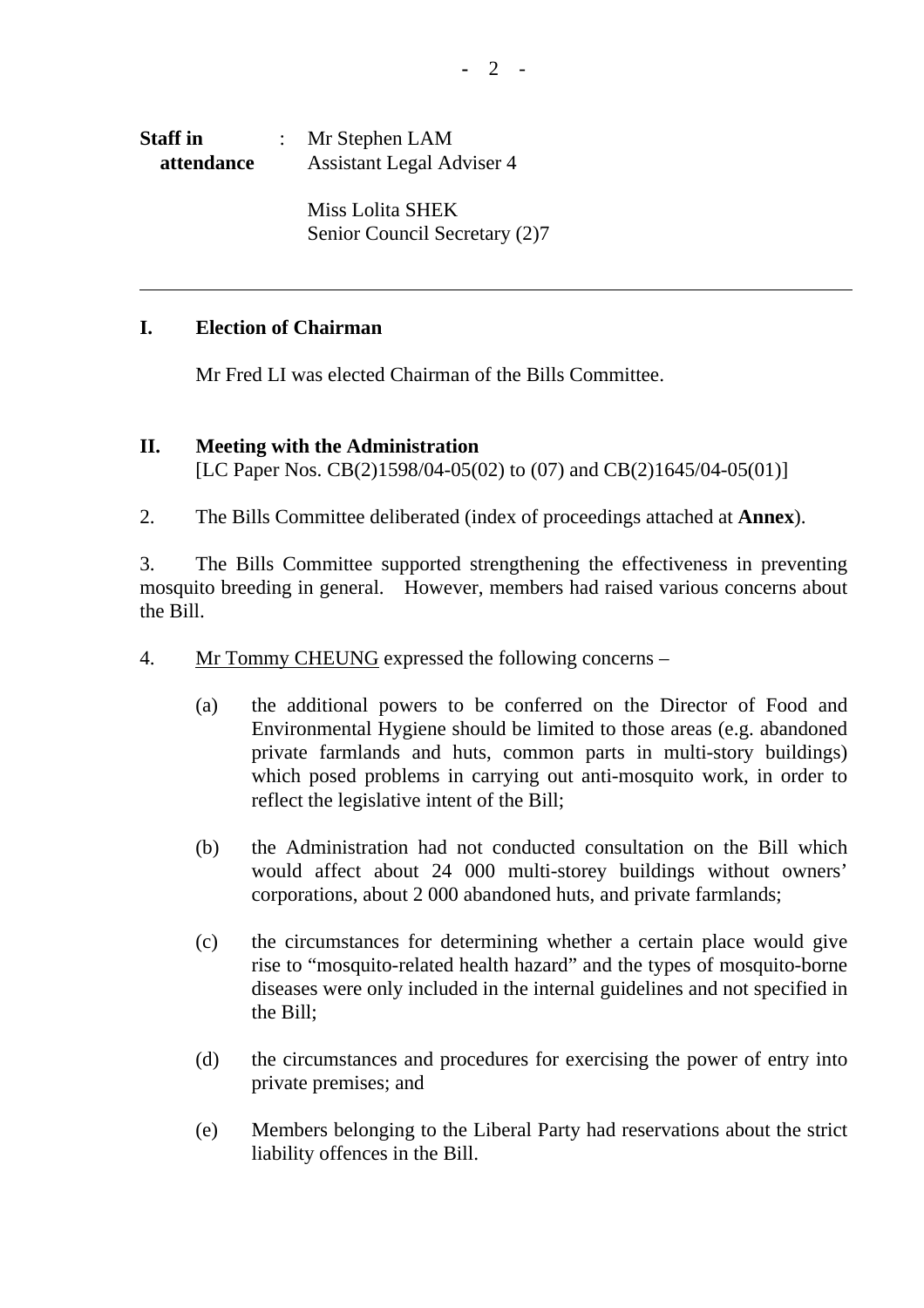5. Mr Tommy CHEUNG and Mr WONG Yung-kan considered that the Administration should consult Heung Yee Kuk and 18 District Councils, as the Bill would have impact on the owners/occupiers/management bodies of private land and private premises.

**-** 3 -

- 6. The Administration gave the following responses
	- (a) the existing section 126 of the Public Health and Municipal Services Ordinance (Cap.132) already provided the power of and procedures for entry into any premises by authorised officers. The exercise of the power of entry was subject to the conditions set out in this section, and section 27 as amended by the Bill;
	- (b) while the existing section 27 of the Ordinance provided that Government could take action to remove any accumulation of water which would likely contain larvae of pupae of mosquitoes, the new sub-sections proposed in the Bill were to enable Government to take action for preventing the breeding of mosquitoes without notice, where there was mosquito-related health hazard, and to recover the associated costs;
	- (c) as the Ordinance dealt with various types of nuisances, it would not be appropriate to make express provisions to restrict the powers of entry under section 27 only to multi-storey buildings, abandoned farmlands and abandoned huts;
	- (d) to enable Government to cope with the changing circumstances which might give rise to new types of mosquito-related diseases, it would be more appropriate to provide internal guidelines on such circumstances, instead of making express provisions in the Bill. This would provide reasonable flexibility for implementation of anti-mosquito work.

7. Mr Tommy CHEUNG and Mr WONG Yung-kan proposed that the Bills Committee should hold in abeyance the consideration of the Bill until the Administration had consulted Heung Yee Kuk and the 18 DCs on the Bill.

8. The Chairman said that he personally supported early enactment of the Bill in order to enable Government to deal with the problem of mosquito breeding more effectively. However, as the majority of Bills Committee members agreed to hold the consideration of the Bill in abeyance, the Chairman said that he would report the decision of the Bills Committee to the House Committee on 27 May 2005, so that the slot would be released for a Bills Committee on the waiting list to commence its work. He requested the Administration to consult Heung Yee Kuk and the 18 DCs on the Bill and then revert to the Bills Committee in due course.

Admin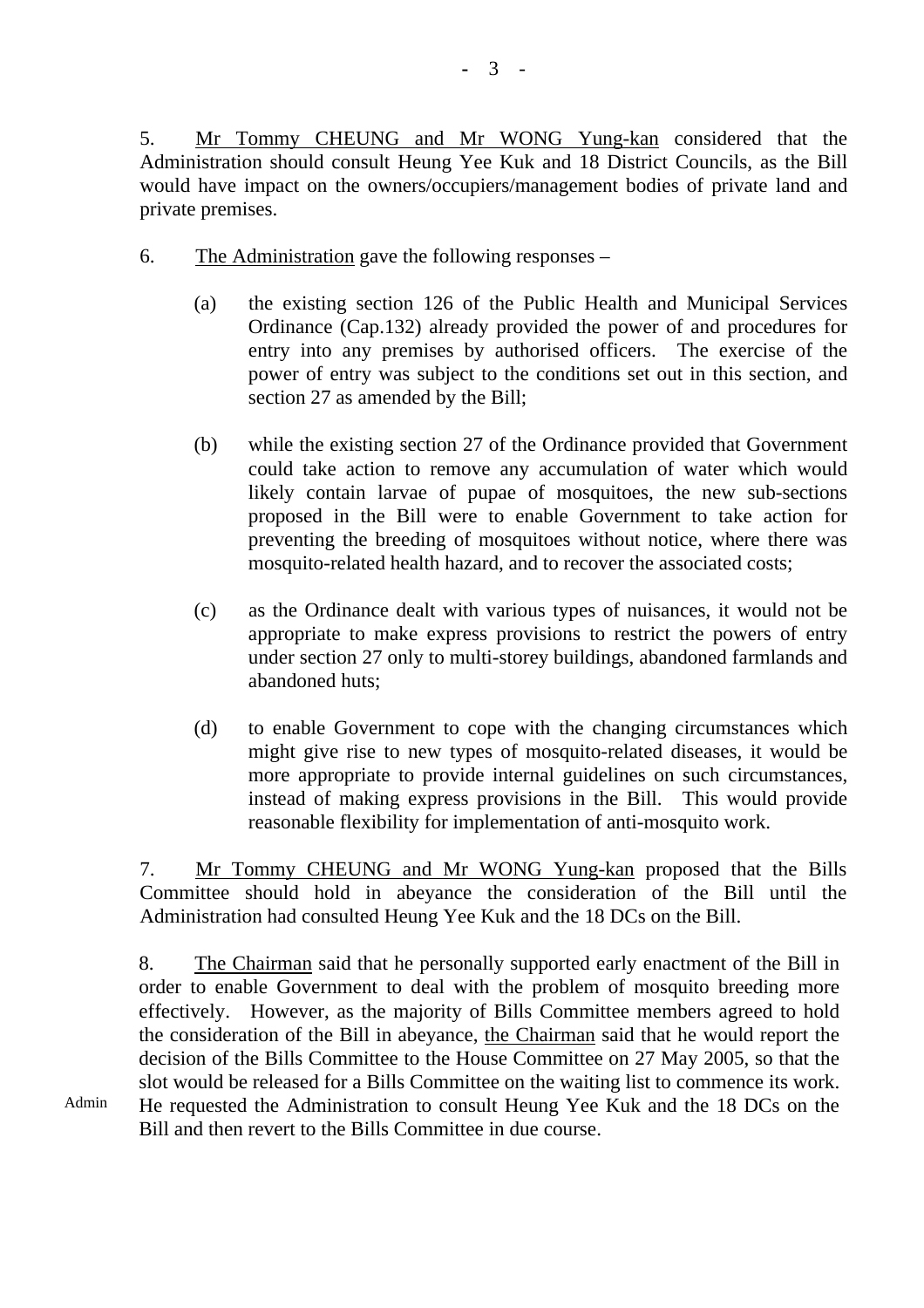- Admin 9. The Bills Committee also requested the Administration to illustrate on a map, using Shatin as an example, the area covered in 2 km radius of a malaria patient or Japanese encephalitis patient or in areas where Area Ovitrap Indices were above 40%, which were to be included in the internal guidelines concerning "mosquito-related health hazard".
	- 10. The meeting ended at 4:20 pm.

Council Business Division 2 Legislative Council Secretariat 25 July 2005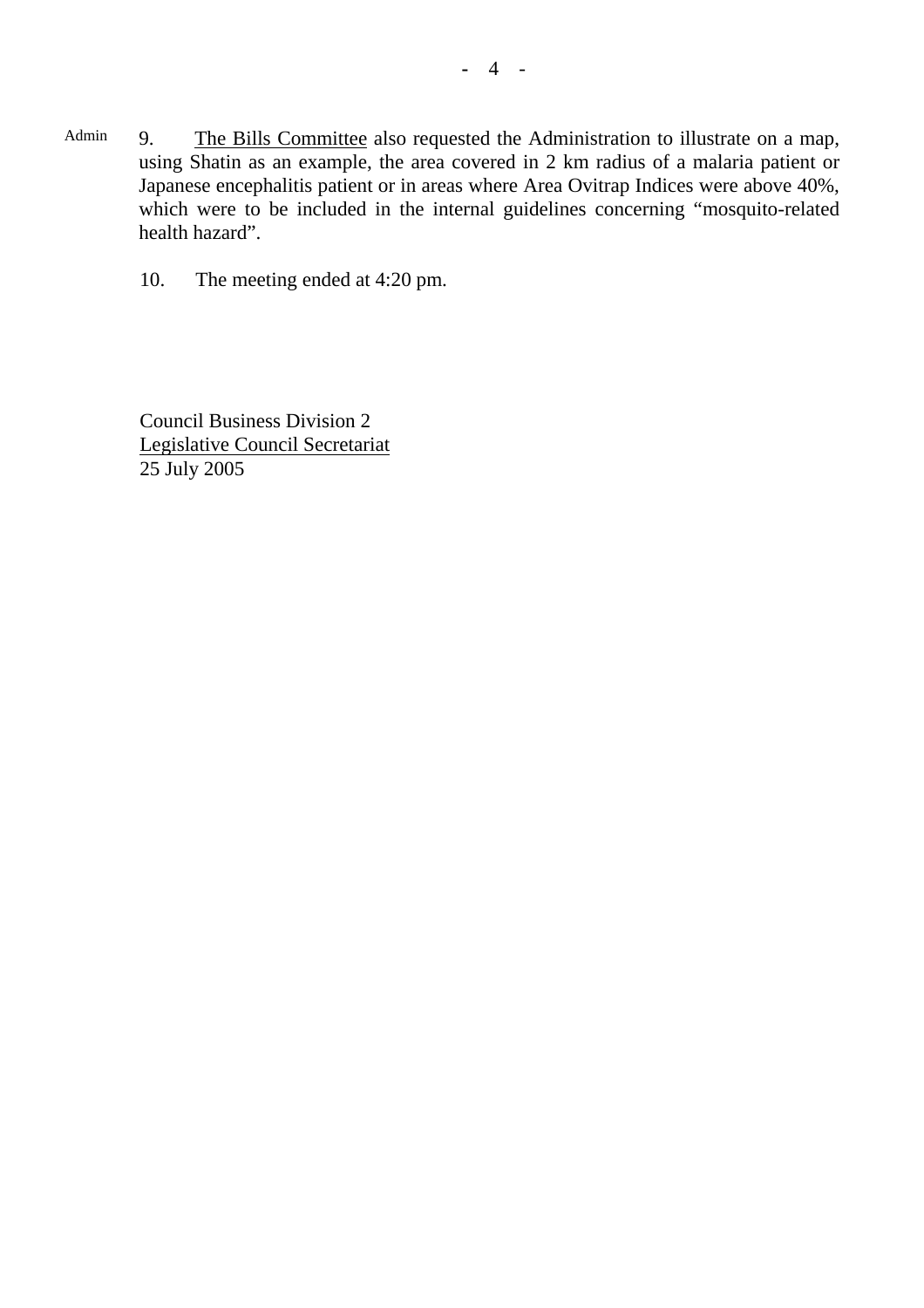## **Proceedings of the meeting of the Bills Committee on Public Health and Municipal Services (Amendment) Bill 2005 on Tuesday, 24 May 2005 at 2:30 pm in Conference Room A of the Legislative Council Building**

| <b>Time marker</b>   | Speaker                                              | Subject(s)                                                                                                                                                                                                                                                                                                                                                                                                                                                                              | <b>Action</b><br><b>Required</b>                                                           |
|----------------------|------------------------------------------------------|-----------------------------------------------------------------------------------------------------------------------------------------------------------------------------------------------------------------------------------------------------------------------------------------------------------------------------------------------------------------------------------------------------------------------------------------------------------------------------------------|--------------------------------------------------------------------------------------------|
| $000000 - 000230$    | Hon Fred LI<br>Hon Tommy CHEUNG<br>Hon WONG Yung-kan | Election of Chairman                                                                                                                                                                                                                                                                                                                                                                                                                                                                    |                                                                                            |
| $000231 -$<br>000906 | Chairman<br>Admin                                    | Introduction of the Bill                                                                                                                                                                                                                                                                                                                                                                                                                                                                |                                                                                            |
| $000907 -$<br>001002 | Chairman<br>ALA4                                     | ALA4's letters to seek the<br>Administration's clarification on the<br><b>Bill</b>                                                                                                                                                                                                                                                                                                                                                                                                      |                                                                                            |
| $001003 -$<br>001453 | Chairman<br>Hon WONG Yung-kan<br>Admin               | Difficulties encountered by the<br>Administration in carrying out<br>anti-mosquito operations in private<br>lands and premises in the New<br>Territories                                                                                                                                                                                                                                                                                                                                |                                                                                            |
| $001454 -$<br>002839 | Hon Tommy CHEUNG<br>ALA4<br>Admin                    | Additional powers conferred on<br>Government under the Bill and the<br>powers of entry into private lands and<br>premises under section 126 of the<br>Public Health and Municipal Services<br>Ordinance (Cap. 132)<br>The lack of public consultation<br>conducted on the Bill<br>Circumstances under which the<br>Administration would exercise the<br>powers of entry under section 126                                                                                               | <b>Admin to provide</b><br>illustration on a map<br>(paragraph 9 of the<br>minutes refers) |
| $002840 -$<br>004014 | Chairman<br>Admin<br>Hon Tommy CHEUNG<br>ALA4        | Circumstances or factors for<br>determining whether potential<br>mosquito breeding grounds would<br>pose a mosquito-related health hazard<br>as described in the internal guidelines<br>of the Food and Environmental<br>Hygiene Department (FEHD)<br>Mr Tommy CHEUNG's suggestion to<br>limit the additional powers to be<br>conferred on Government under the<br>Bill to those areas (e.g. abandoned<br>farmlands and huts and common parts<br>in multi-storey buildings) which posed |                                                                                            |
| $004015 -$<br>004428 | ALA4<br>Admin                                        | problems in carrying out anti-mosquito<br>work<br>The conditions in section $126$ and<br>section 27 (as amended by the Bill) for<br>exercising the powers of entry into any                                                                                                                                                                                                                                                                                                             |                                                                                            |
|                      |                                                      | premises                                                                                                                                                                                                                                                                                                                                                                                                                                                                                |                                                                                            |